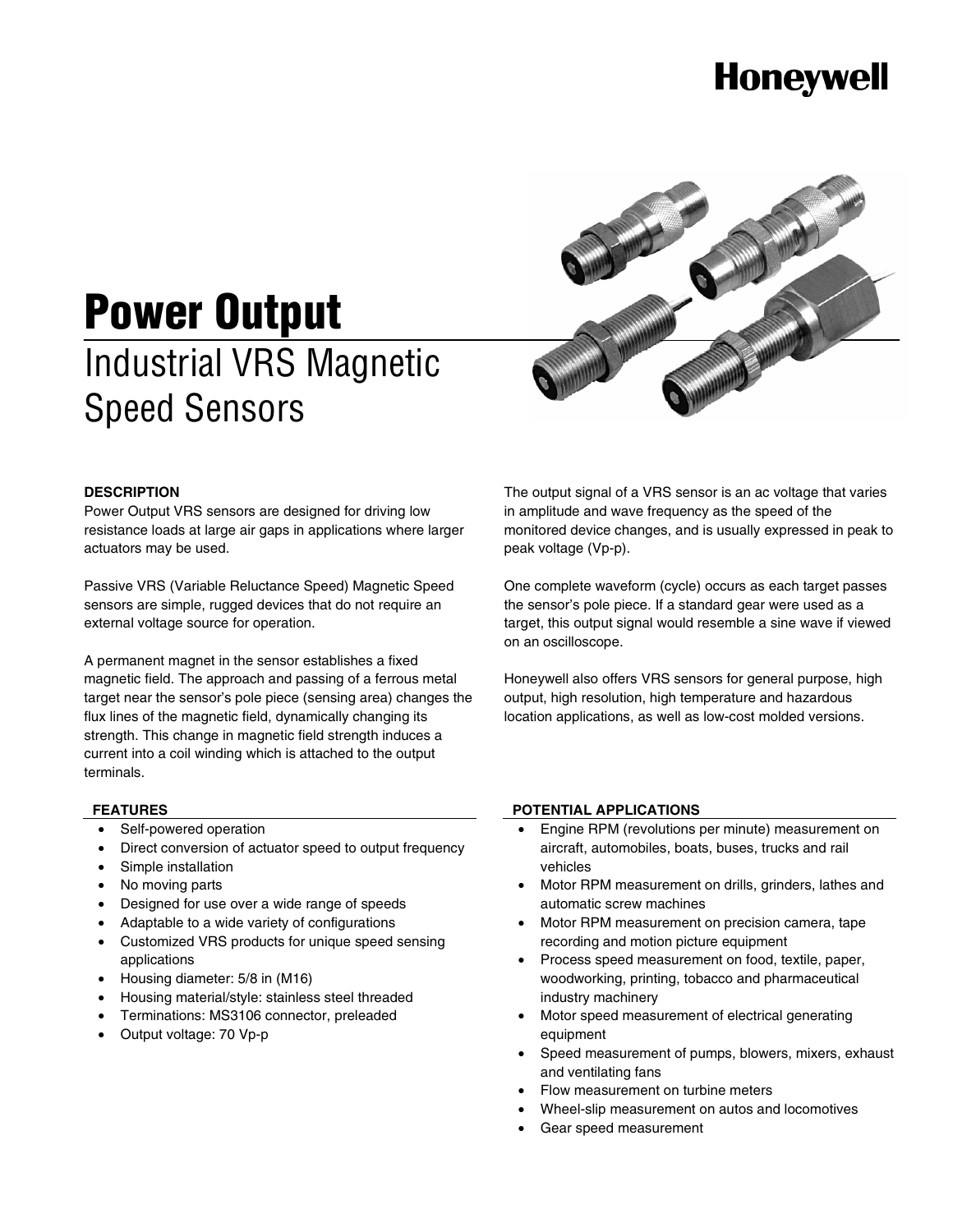## **Power Output**

#### **5/8 INCH (M16\*) SENSORS (All dimensions for reference only. mm/[in])**

\*Contact Honeywell for availability of metric mounting thread versions.

### **General Specifications Test Condition Specifications**

#### **Parameter** Characteristic **Parameter** Characteristic **Parameter Characteristic Parameter Parameter** Min. output voltage 70 Vp-p Inductance 85 mH max. Surface speed 25 m/s [1000 in/s] Coil resistance | 120 Ohm to 162 Ohm | Gear pitch range | 12 DP (module 2.11) or coarser Gear 8 DP (module 3.17) Pole piece diameter 4,75 mm  $[0.187 \text{ in}]$  Optimum actuator 8 DP (module 3.17) ferrous metal gear Air gap  $\vert 0,127 \text{ mm} \vert$ [0.005 in] Min. surface speed 0,38 m/s [15 in/s] typ. Max. operating frequency 40 kHz typ. Operating temp. range -55 ºC to 120 ºC [-67 ºF to 250 ºF] Vibration Mil-Std 202F Method 204D Mounting thread | 5/8-18 UNF-2A | Termination | MS3106 connector Load resistance 1.25 kOhm



#### **General Specifications Test Condition Specifications**

| <b>Parameter</b>    | <b>Characteristic</b>   | <b>Parameter</b> | <b>Characteristic</b> | <b>Parameter</b> | <b>Characteristic</b> |
|---------------------|-------------------------|------------------|-----------------------|------------------|-----------------------|
| Min. output voltage | 70 Vp-p                 | Inductance       | 85 mH max.            | Surface speed    | $25 \text{ m/s}$      |
|                     |                         |                  |                       |                  | $[1000$ in/s]         |
| l Coil resistance   | 120 Ohm to 162 Ohm      | Gear pitch range | 12 DP (module 2.11)   | Gear             | 8 DP                  |
|                     |                         |                  | or coarser            |                  | (modue 3.17)          |
| Pole piece          | 4,75 mm [0.187 in]      | Optimum actuator | 8 DP (module 3.17)    | Air gap          | $0.127$ mm            |
| l diameter          |                         |                  | ferrous metal gear    |                  | [0.005 in]            |
| Min. surface        | 0,38 m/s [15 in/s] typ. | Max. operating   | 40 kHz typ.           | Load             | 1.25 kOhm             |
| speed               |                         | frequency        |                       | resistance       |                       |
| Operating temp.     | $-55$ °C to 120 °C      | Vibration        | Mil-Std 202F          |                  |                       |
| range               | [-67 °F to 250 °F]      |                  | Method 204D           |                  |                       |
| Mounting Thread     | 5/8-18 UNF-2A           | Termination      | 20 AWG Teflon-        |                  |                       |
|                     |                         |                  | insulated leads       |                  |                       |

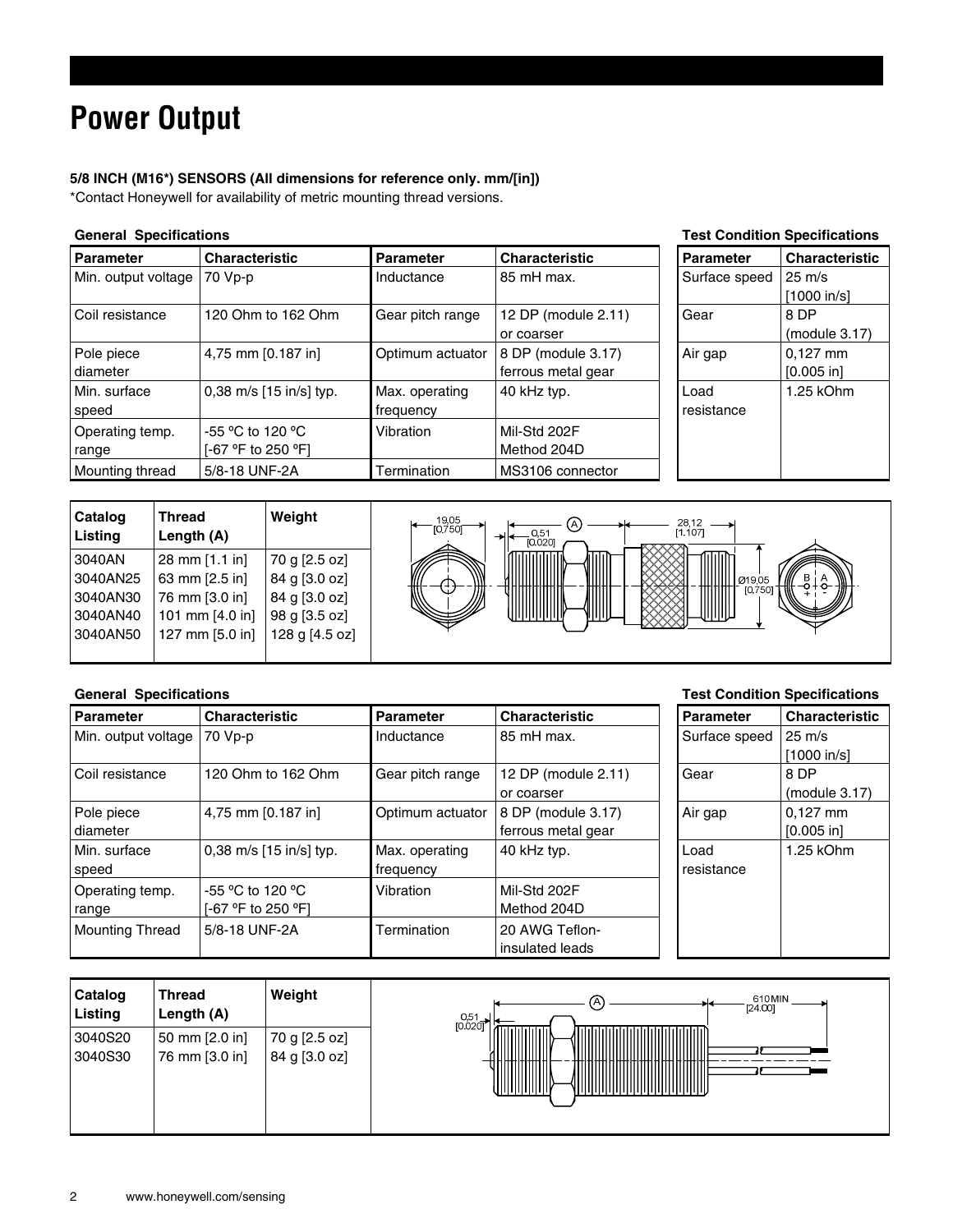### Industrial VRS Magnetic Speed Sensors

#### **5/8 INCH (M16\*) SENSORS CONTINUED (All dimensions for reference only. mm/[in])**

\*Contact Honeywell for availability of metric mounting thread versions.

#### **General Specifications Test Condition Specifications**

| <b>Parameter</b>         | <b>Characteristic</b>                  | <b>Parameter</b>            | <b>Characteristic</b>                               | <b>Parameter</b>   | <b>Characteristic</b>           |
|--------------------------|----------------------------------------|-----------------------------|-----------------------------------------------------|--------------------|---------------------------------|
| Min. output voltage      | 70 Vp-p                                | Inductance                  | 85 mH max.                                          | Surface speed      | $25 \text{ m/s}$<br>[1000 in/s] |
| Coil resistance          | 120 Ohm to 162 Ohm                     | Gear pitch range            | 12 DP (module 2.11)<br>or coarser                   | Gear               | 8 DP<br>(modue 3.17)            |
| Pole piece<br>diameter   | 4,75 mm [0.187 in]                     | Optimum actuator            | 8 DP (module 3.17)<br>ferrous metal gear            | Air gap            | $0.127$ mm<br>$[0.005$ in       |
| Min. surface<br>speed    | 0,38 m/s [15 in/s] typ.                | Max. operating<br>frequency | 40 kHz typ.                                         | Load<br>resistance | 1.25 kOhm                       |
| Operating temp.<br>range | -55 °C to 120 °C<br>[-67 °F to 250 °F] | Vibration                   | Mil-Std 202F<br>Method 204D                         |                    |                                 |
| Mounting thread          | 5/8-18UNF-2A                           | Termination                 | 20 AWG Teflon-<br>insulated leads, conduit<br>mount |                    |                                 |



#### **General Specifications Test Condition Specifications Parameter** Characteristic **Parameter** Characteristic **Parameter** Characteristic Min. output voltage 70 Vp-p **Inductance** 85 mH max. **Inductance** 85 mH max. [1000 in/s] Coil resistance | 120 Ohm to 162 Ohm | Gear pitch range | 12 DP (module 2.11) or coarser Gear 8 DP (module 3.17) Pole piece diameter 4,75 mm  $[0.187 \text{ in}]$  | Optimum actuator | 8 DP (module 3.17) ferrous metal gear Air gap  $\vert 0,127 \text{ mm} \vert$ [0.005 in] Min. surface speed 0,38 m/s [15 in/s] typ. Max. operating frequency 40 kHz typ. Operating temp. range -55 ºC to 120 ºC [-67 ºF to 250 ºF] Vibration Mil-Std 202F Method 204D Mounting thread | 5/8-18 UNF-2A | Termination | MS3106 connector Load resistance 1.25 kOhm

| Catalog<br>Listing | <b>Thread</b><br>Length (A)      | Weight                         | 28,12<br>[1.107]<br>19,05<br>[0.750]<br>O<br>7.92                        |
|--------------------|----------------------------------|--------------------------------|--------------------------------------------------------------------------|
| 3040A<br>3040A25   | 35 mm [1.4 in]<br>63 mm [2.5 in] | 70 g [2.5 oz]<br>84 g [3.0 oz] | [0.312]<br>$0,76$<br>[0.30]<br>VIII<br>))<br>в<br>Ø19.05<br>[0.750]<br>₩ |